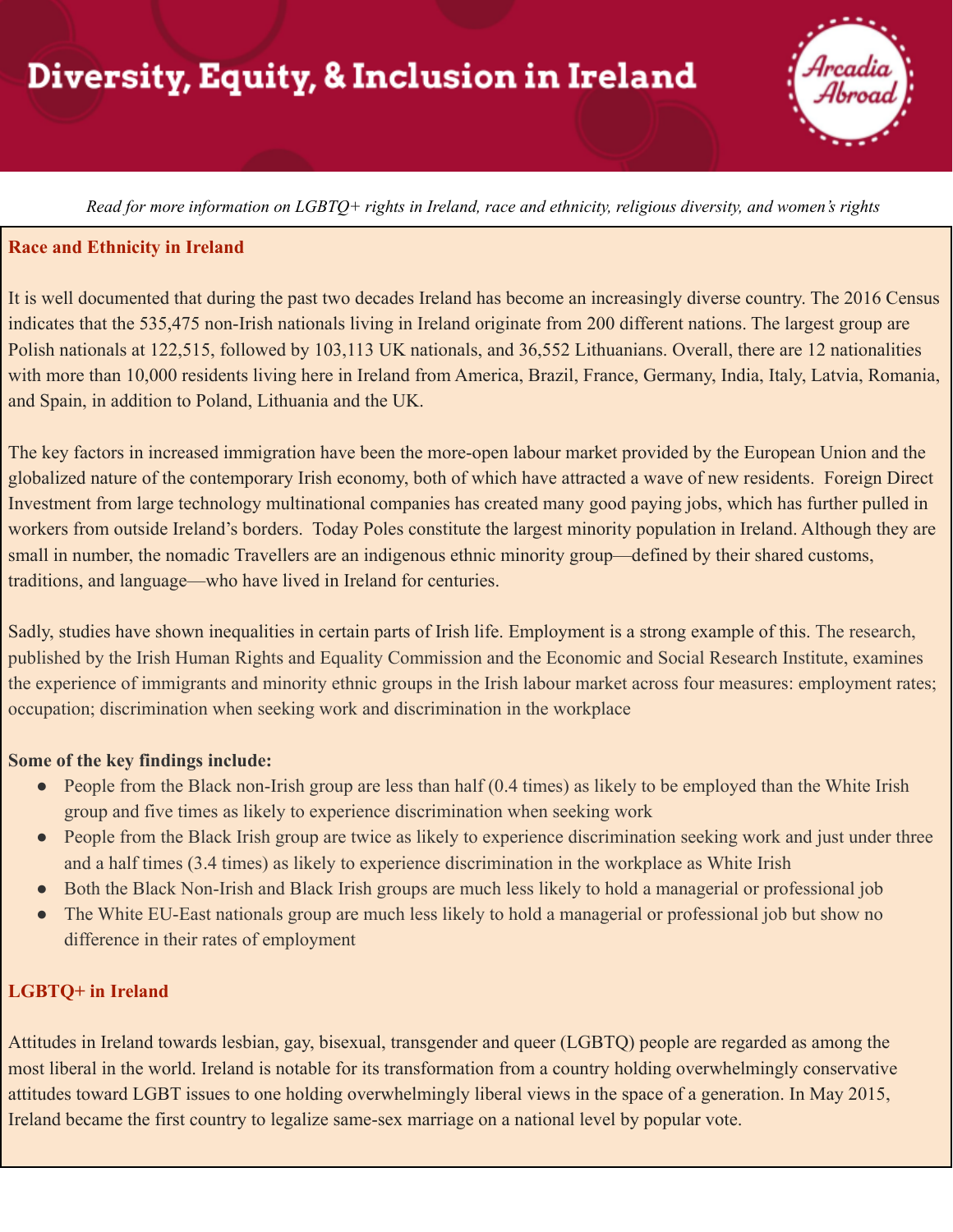# Diversity, Equity, & Inclusion in Ireland

Ireland is filled with gifted LGBTQ influencers who continue to inspire people across the country: **Oscar Wilde**, The well known Irish author and artist is one of the first known LGBT influencers in Ireland. His work periodically covered homosexual references and his personal life indicates his attraction for men. Former Taoiseach (prime minister) **Leo Varadkar** publicly came out as gay in 2015. Varadkar was an avid advocate for [the same-sex referendum](https://www.irishcentral.com/news/young-voters-were-key-to-historic-yes-for-same-sex-marriage) and continues to inspire the Irish public. **Rory O'Neill** is famously recognized as the drag queen Panti Bliss and is also a gay rights activist. O'Neill's documentary film 'Queen of Ireland' has premiered across the globe.

### **Religious Diversity in Ireland**

The twenty-five years between 1991 and 2016 have seen significant increases in the non-Catholic population, driven by not only growing numbers with no religion but by increases also in other religions. Roman Catholicism is still the predominant religion in Ireland, with the Church of Ireland in second place. The rise in both Orthodox and Muslim numbers reflects the increase in migration to Ireland in recent years.

Among the Catholic population, Church attendance is dropping. A number of surveys suggest that only between 30% and 35% of Irish Catholics now attend mass weekly, a huge reduction on the 90% plus who attended in the 1970s. For an increasing number of Irish people church is a place they go to on special occasions – to baptise their children, get married or bury their dead – but rarely ever visit outside of those events.

### **Women's Rights in Ireland**

Women played a crucial role in the fight for Irish freedom both during the 1916 Easter Rising and later in the war for independence. The suffragette movement across both Ireland and the United Kingdom was successful and some women were granted the right to vote in 1918, all women aged 21 and over were granted suffrage four years later. However, in the 1918 Act, working class women and women of color for the most part could still not vote due to caveats in the Act. Moreover, after Ireland was granted independence, cultural expectations led to women stepping back from public life and predominantly staying at home as homemakers. The strong presence and power of the Roman Catholic Church was incredibly influential in maintaining this.

The role of women in Irish society has changed more dramatically in the twentieth century, in particular over the last three decades, than in any other period of Irish history, with the majority of these changes attributed to changes in the economic and labour structures of the country. In fact, one of the most dramatic changes in Irish society has been the substantial increase in the number of women participating in the paid workforce and the change in gender roles (O'Sullivan, 2012). Women in Ireland have been furthered empowered with the legalisation of divorce in 1995 and abortion in a limited capacity in 2018.